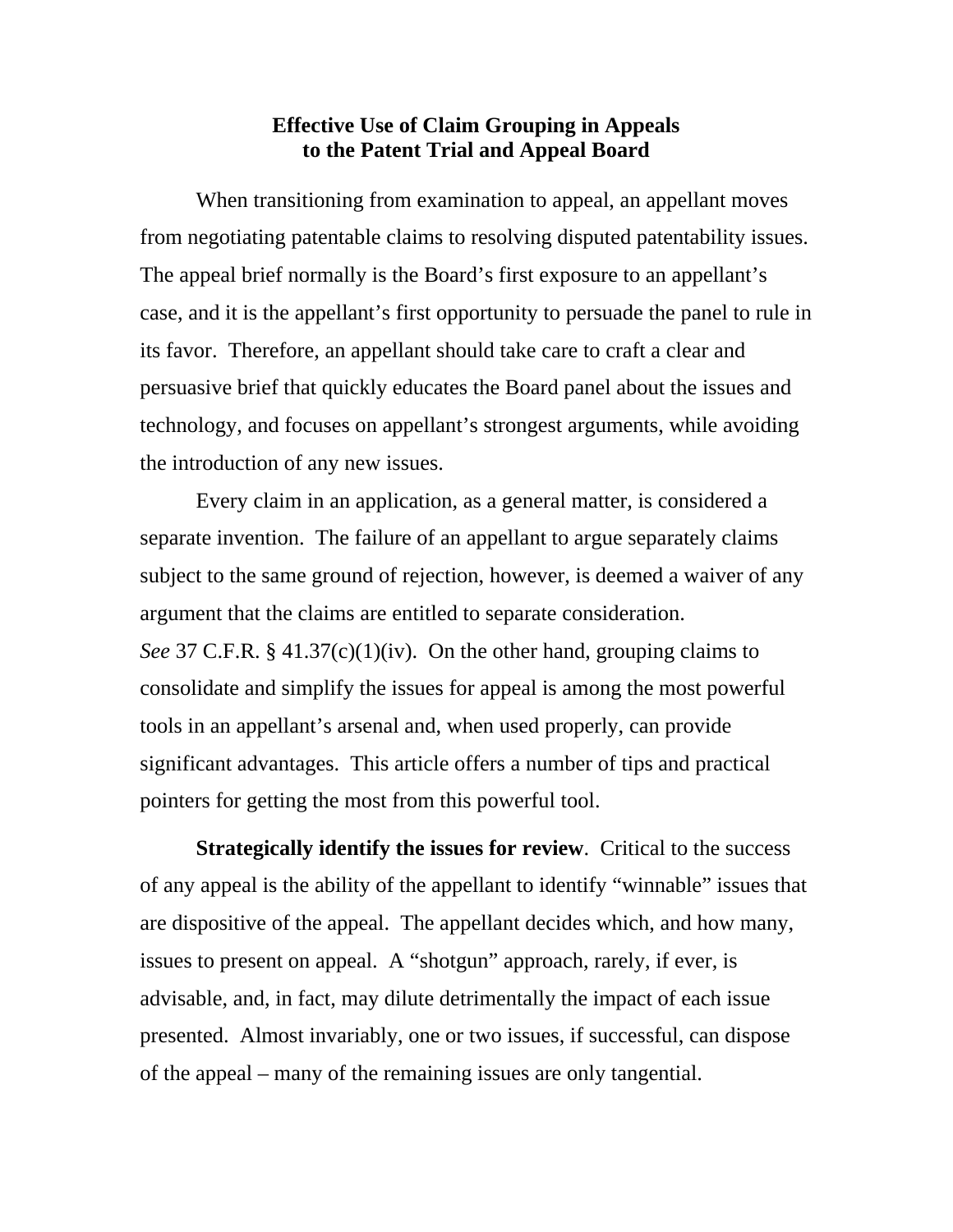As a rule of thumb, an appellant should assess, for each issue being considered, whether, if that issue were the only issue decided in its favor, the appellant would cancel the remaining claims decided unfavorably and present the application to the Examiner for issue.

**Group claims by issues in common.** Once the issues to be presented for review are identified, the rejections and associated claims that turn on each issue can be identified and grouped to create a subset of claims, where the disposition of the rejection of each claim of the subset depends on the same set of issues. Rule  $41.37(c)(1)(iv)$  directs that separate headings must be used for each ground of rejection argued separately, and that separate subheadings must be used for each claim or claim group argued separately within each ground of rejection. These headings are signals that the Board is to consider the patentability of the claim or group of claims separately. The rule purposefully requires the use of separate headings for each ground of rejection argued separately to avoid inappropriate conflating of different grounds of rejection, such as arose in *In re McDaniel*, 293 F.3d 1379 (Fed. Cir. 2002) and *Hyatt v. Dudas*, 551 F.3d 1307 (Fed. Cir. 2008).<sup>1</sup>

-

<sup>&</sup>lt;sup>1</sup> In *McDaniel*, the Federal Circuit concluded that claims rejected under 35 U.S.C. § 103 were not properly treated as a commonly rejected group where the examiner's rejection of the three non-representative claims in the group was based on a combination of references different from the combination of references cited against the chosen representative claim. *McDaniel*, 293 F.3d at 1384.

Similarly, in *Hyatt*, the Federal Circuit held that claims rejected for lack of written description do not share a common "ground of rejection" that would allow the Board to consider the group on the basis of a single representative claim, unless the claims share a common limitation that is asserted as lacking written description support. *Hyatt*, 551 F.3d at 1313.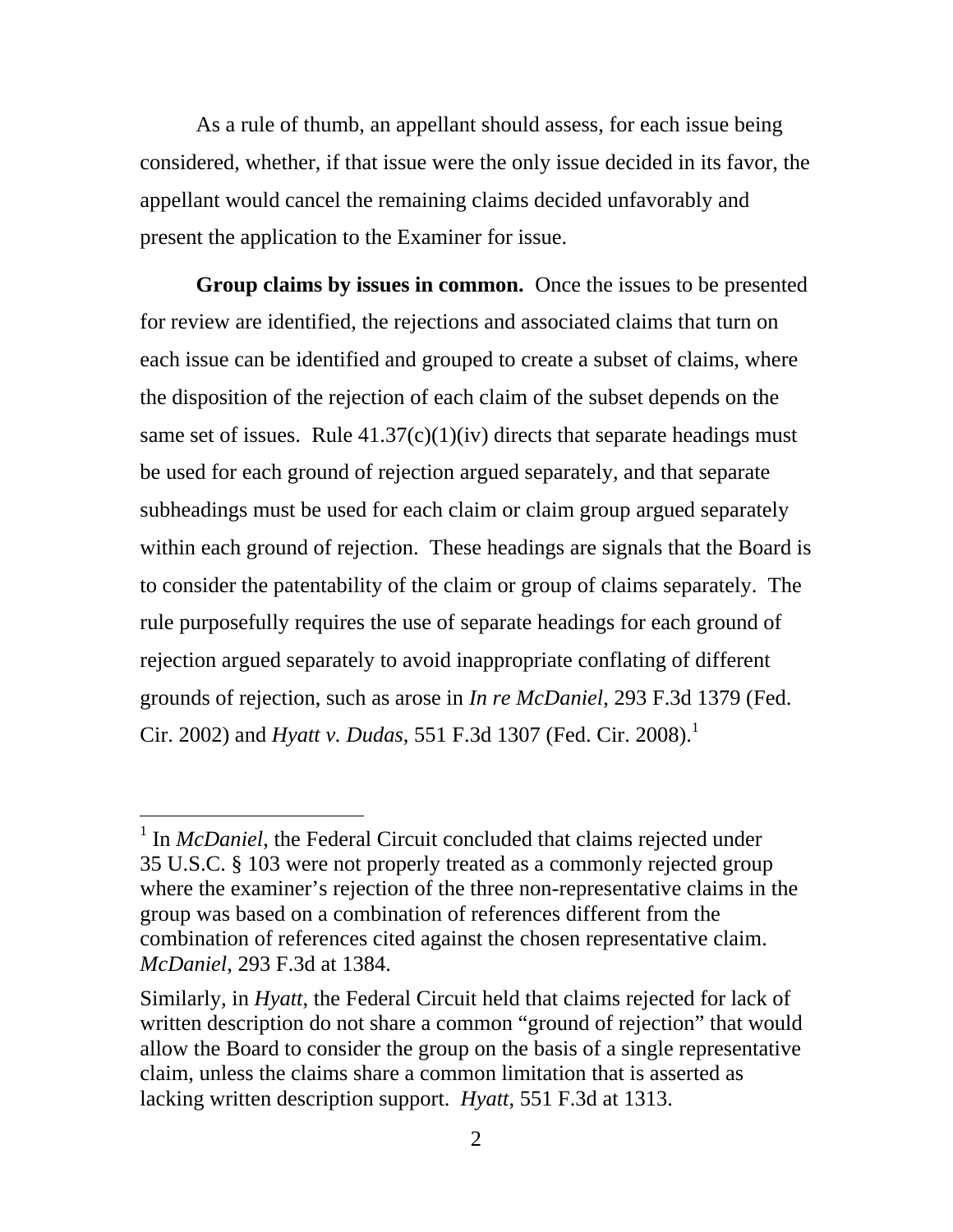Apart from signaling to the Board exactly which claims and/or claim groups are being argued, adhering to the requirements for headings to identify grounds of rejection and claim groupings, as set forth in Rule 41.37(c)(1)(iv), makes it less likely that an appellant will unintentionally neglect to argue a rejection. And, the rule beneficially focuses the appellant on finding issue commonality among the outstanding rejections.

Most issues pertain to specific claim limitations. A claim rejected for lack of enablement or insufficient written description is, thus, advantageously grouped with other claims that include the same limitation found to lack an enabling disclosure or written description support in the specification. Likewise, claims subject to indefiniteness rejections are best grouped with other claims that share the limitation rejected as indefinite; claims subject to prior art rejections are best grouped based on common recitations that the appellant maintains are not found and/or suggested in the cited references; and claims subject to statutory subject matter rejections are best grouped by common recitations that support patent–eligibility, utility, or non–membership in a judicially excluded class.

The disposition of some claims may turn on issues that are not directly related to claim recitations, such as those involving arguments of non-analogous art, the lack of an apparent reason for combining the cited references, and/or objective evidence of non-obviousness. Nonetheless, these claims often will fall naturally into a proper group based on the claim recitations. Generally, this will be the group that shares the same art and statutory basis on which the claim was rejected.

**Consider whether claims within each group present additional, separate issues.** Once a subset of claims having common issues is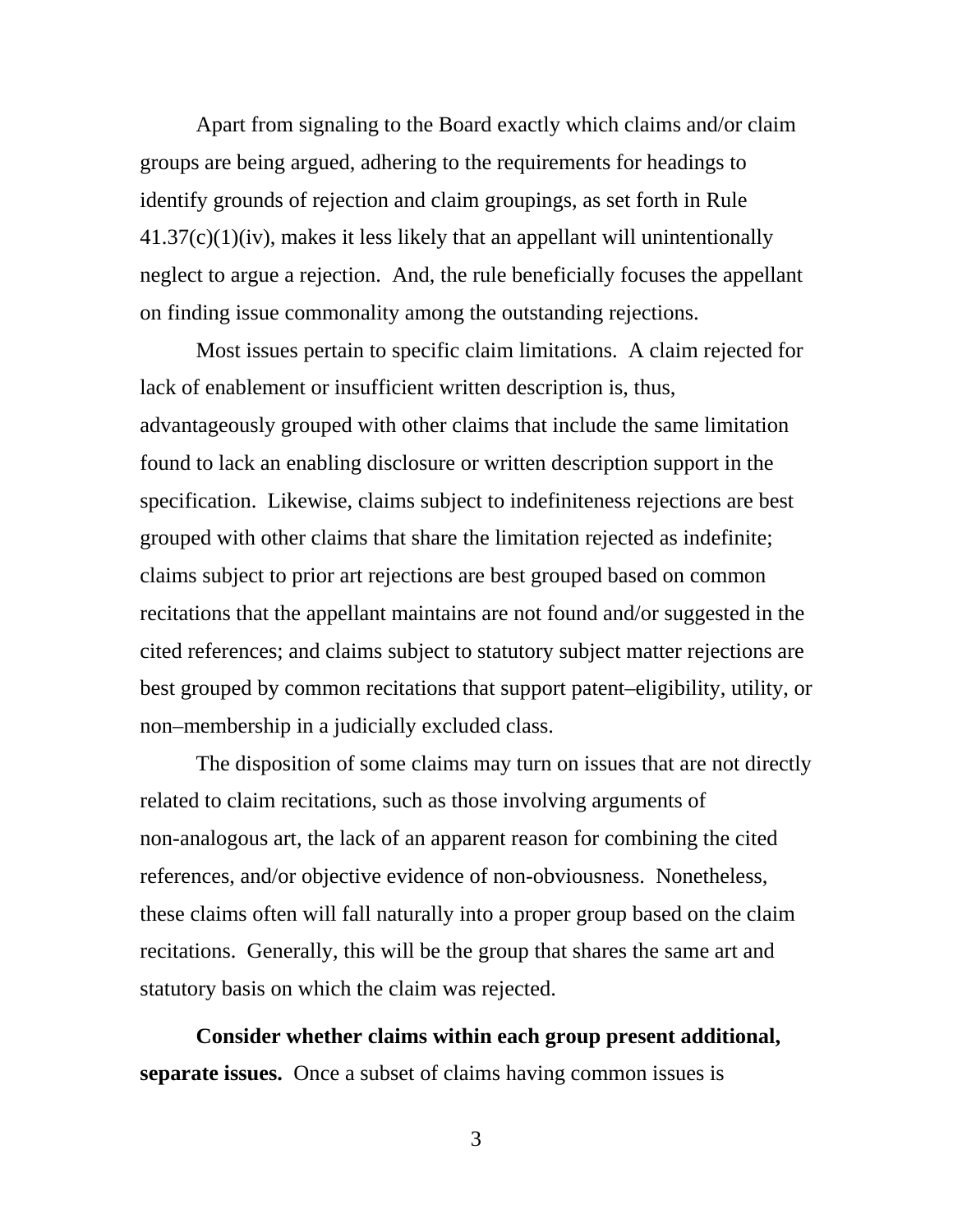identified, it is important to consider whether there are claims, within this subset, which also involve other different issues that should be presented for review.

This may arise, for example, in cases with numerous dependent claims subject to the same ground of rejection. The best course is to identify a core set of dispositive issues for all of the claims and then group the claims subject to the same ground of rejection together under a single representative claim. However, if more than a single representative claim is required, each of these additional claims or sub-groups of claims should be presented and argued under a separate sub-heading. Claims presented under a single heading may be decided as a group, according to the heading, even if the appellant discusses claims separately within that group.

As a corollary, it is important to include, in each group, every claim that turns on the issues in that group. This means looking for claims with similar recitations that may not be near each other in numerical order. Otherwise, an appellant may risk having the panel decide an issue in the appellant's favor, and yet omit any reference to a claim, whose disposition turns on that same issue, because the claim was not identified as part of the group.

## **Exercise caution when grouping claims with differing scope**.

A word of caution—claims may best be argued separately where the claims are phrased similarly, but with some deliberate grammatical or additional term difference to distinguish scope. In those cases, it is important to discuss the implications of the grammatical differences. Simply reciting a claim limitation, and asserting that the limitation is not found in the prior art, is not taken as a separate argument for patentability. *See In re Lovin*, 652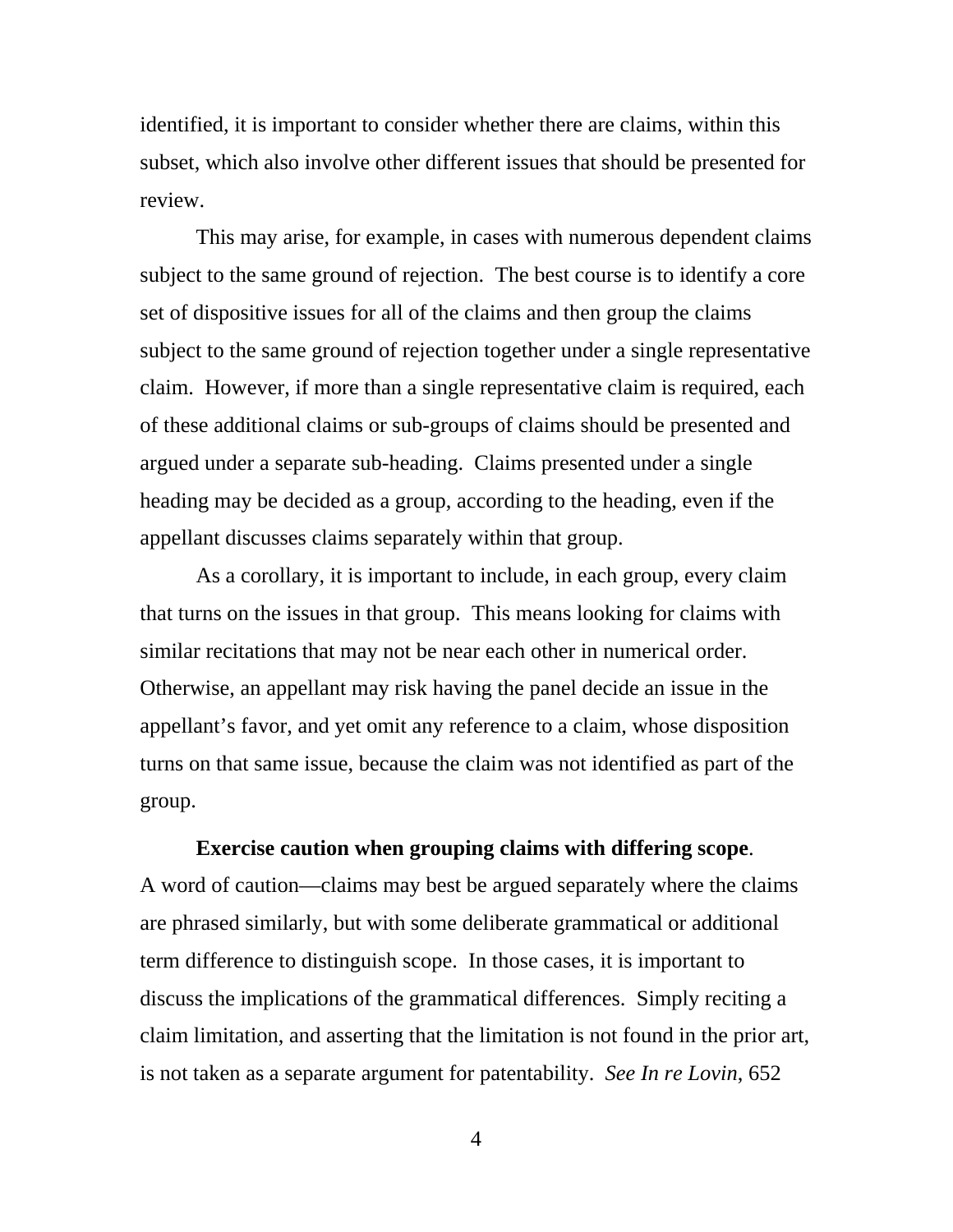F.3d 1349, 1357 (Fed. Cir. 2011) (holding that the Board reasonably interpreted 37 C.F.R.  $\S$  41.37(c)(1)(vii) (2007) as requiring "more substantive arguments in an appeal brief than a mere recitation of the claim elements and a naked assertion that the corresponding elements were not found in the prior art").

The brief should not say that the claims stand or fall together when the argument is limited to one narrow claim within the group and does not apply to other broader claims within the group. In that instance, the argument will only apply to the one narrow claim and the rejection of the other broader claims will be affirmed.

**Claims with means-plus-function limitations may best be argued separately**. A special case where a claim may best be argued separately is where the claim includes means-plus-function limitations. Pursuant to 35 U.S.C. § 112(f), a claim element drafted in means-plus-function format is properly construed to cover "the corresponding structure, material, or acts described in the specification and equivalents thereof." *Id.* By grouping claims that include means-plus-function limitations with claims that do not include such limitations, an appellant may be viewed as having waived arguments that the means-plus-function limitations, when construed in accordance with 35 U.S.C. § 112(f), render the claim patentable over the prior art.

**Avoid unnecessary repetition when separate arguments are presented**. Unlike in examination, a decision on appeal is made based solely on the arguments raised in the briefs. Filing an appeal to the Board does not entitle an appellant to de novo review of all aspects of a rejection. Thus, each ground of rejection of a claim must be argued. The failure to